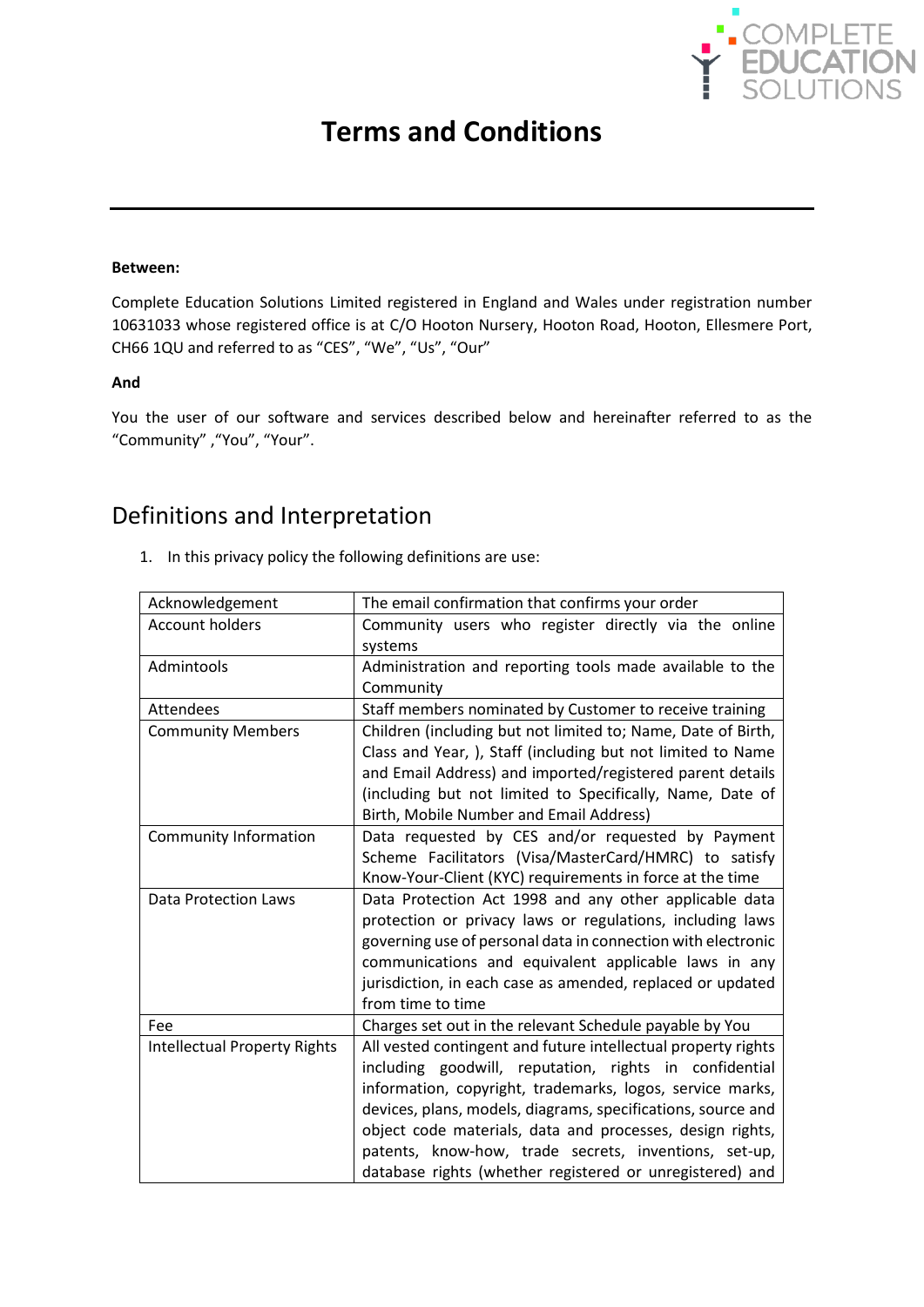

|                     | any applications or registrations for the protection of these<br>rights and all renewals and extensions thereof existing in<br>any part of the world whether now known or in the future<br>created                                                                            |
|---------------------|-------------------------------------------------------------------------------------------------------------------------------------------------------------------------------------------------------------------------------------------------------------------------------|
| <b>OST</b>          | The delivery of iPEP end user training at the school premises<br>on the services provided by CES                                                                                                                                                                              |
| Password            | Personal identification name(s) or number(s) as may be<br>allocated to the Community initially by CES<br>on on<br>commencement of the Services to allow access by the<br>system and to the Admintools                                                                         |
| <b>Renewal Date</b> | The renewal date specified in the order confirmation email<br>sent to the community upon first subscription                                                                                                                                                                   |
| Services            | The usage of our on site training and the digital platforms<br>provided by CES including but not limited to: iPAL, iPEP,<br>Edutapp by the Community, including, without limitation,<br>communication services, online payment processing and<br>related maintenance services |
| <b>Usernames</b>    | means usernames for the use of the Services                                                                                                                                                                                                                                   |
| Websites            | Sites owned and operated by CES                                                                                                                                                                                                                                               |

- 2. In this policy, unless the context requires a different interpretation:
	- The singular includes the plural and vice versa.
	- References to sub-clauses, schedules or appendices are to sub-clauses, clauses, schedules or appendices of this privacy policy.
	- A reference to a person includes firms, companies, government bodies, trusts and partnerships.
	- "including" also means "including without limitation".
	- Reference to any statutory provision includes any modification or amendment of it.
	- The headings and sub-headings do not form part of this privacy policy.
- 3. CES agrees to provide login details, online platform services, data backup and support to the Community, in consideration the Community is willing to acquire and pay for those Services, subject to the provisions of this Agreement.
- 4. By ordering use of Services from CES you agree to abide by and accept these terms and conditions. We may update and amend the terms for use off our platforms and your continued use of the Services will constitute your acceptance of such updated or amended terms. In the event of any conflict between these terms and the terms on our websites the terms on our websites shall prevail. Accepting these terms and conditions shall form a binding contract between you and CES and your acceptance shall be deemed to have occurred upon you ordering or using any of the CES Services.

#### Usernames and Passwords

5. CES shall allocate such Username and Password to the initial user of our Service in order to allow access to and use of the Admintools. The Community shall at all times comply with the conditions of use of Usernames and Passwords as specified here or notified to the Community from time to time.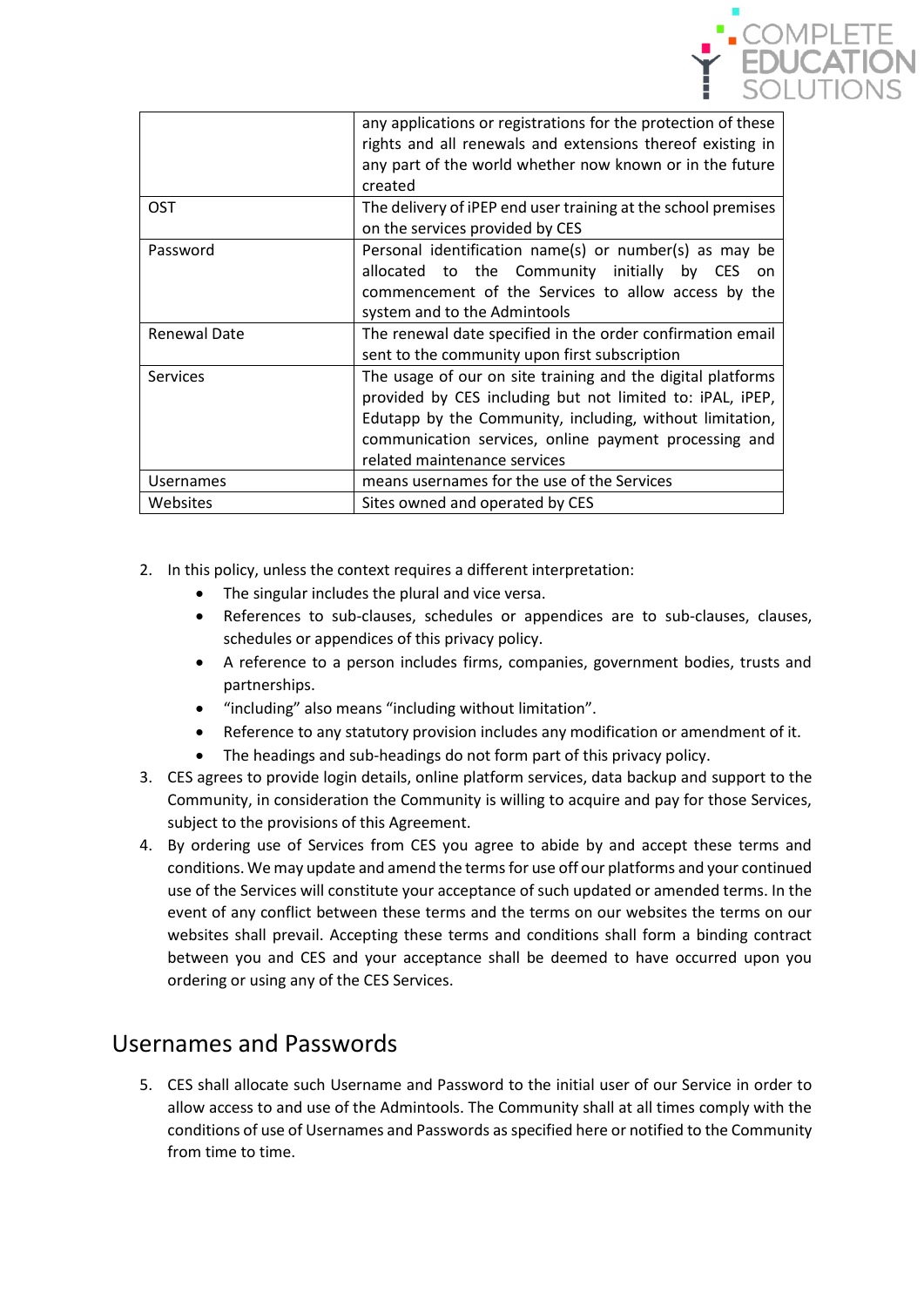

- 6. CES may withdraw a Username and Password and allocate a new Username and Password to the Community where there is reason to believe such Username or Password has been discovered and/or used by a person without the knowledge, consent or permission of the Community and on such other occasion as CES shall deem necessary in its reasonable opinion.
- 7. CES shall change the Username and Password where the Community requests a change to the Username and Password and reserves the right to withdraw the Username and Password from the Community where in its opinion there are reasonable grounds for believing the Community has not complied or is not complying with this Agreement or if this Agreement or any part of this Agreement is terminated or suspended for any reason.
- 8. It is the Community's responsibility to keep any Username and Password allocated to the Community safeguarded and to treat the same confidential and personal to the Community. The Community undertakes to notify CES of any data breach on their system.
- 9. Upon CES become aware of any Username or Password have or may have become known to an unauthorised third party. The information will be changed and notified to the Community Member effected.
- 10. Access to the Admintools by the Community may only be gained through the use of the Community's master Username and Password. The Community is responsible for all access and use of the Admintools where such access and use is obtained through the use of the Community's Username and Password, irrespective of whether such access and use has been authorised by the Community.

## Your Protection/Privacy

11. Our privacy policy forms part of this Agreement and is hereby incorporated by reference. This is displayed on Our Website or You can request a copy form any CES employee.

# Your Responsibilities

- 12. To accept full responsibility for all information provided by You or Your Community Members and to have obtained all permissions to share this data.
- 13. To maintain the confidentiality of your Username and Password.
- 14. Not to allow your Username and Password to be used by any third party for the purposes of accessing and copying the Services, or for using it for the development of a competitive product or reverse engineering any part of the Services.
- 15. To use the Services strictly in accordance with this Agreement.
- 16. Not to use the Services outside of the agreed purposes at point of sale.
- 17. Not to publish any information found on the Services without the written permission of CES.
- 18. To ensure any and all images and text uploaded onto Our Software are free from any copyright claim or You have the express permission from the copyright owner to use such images or text.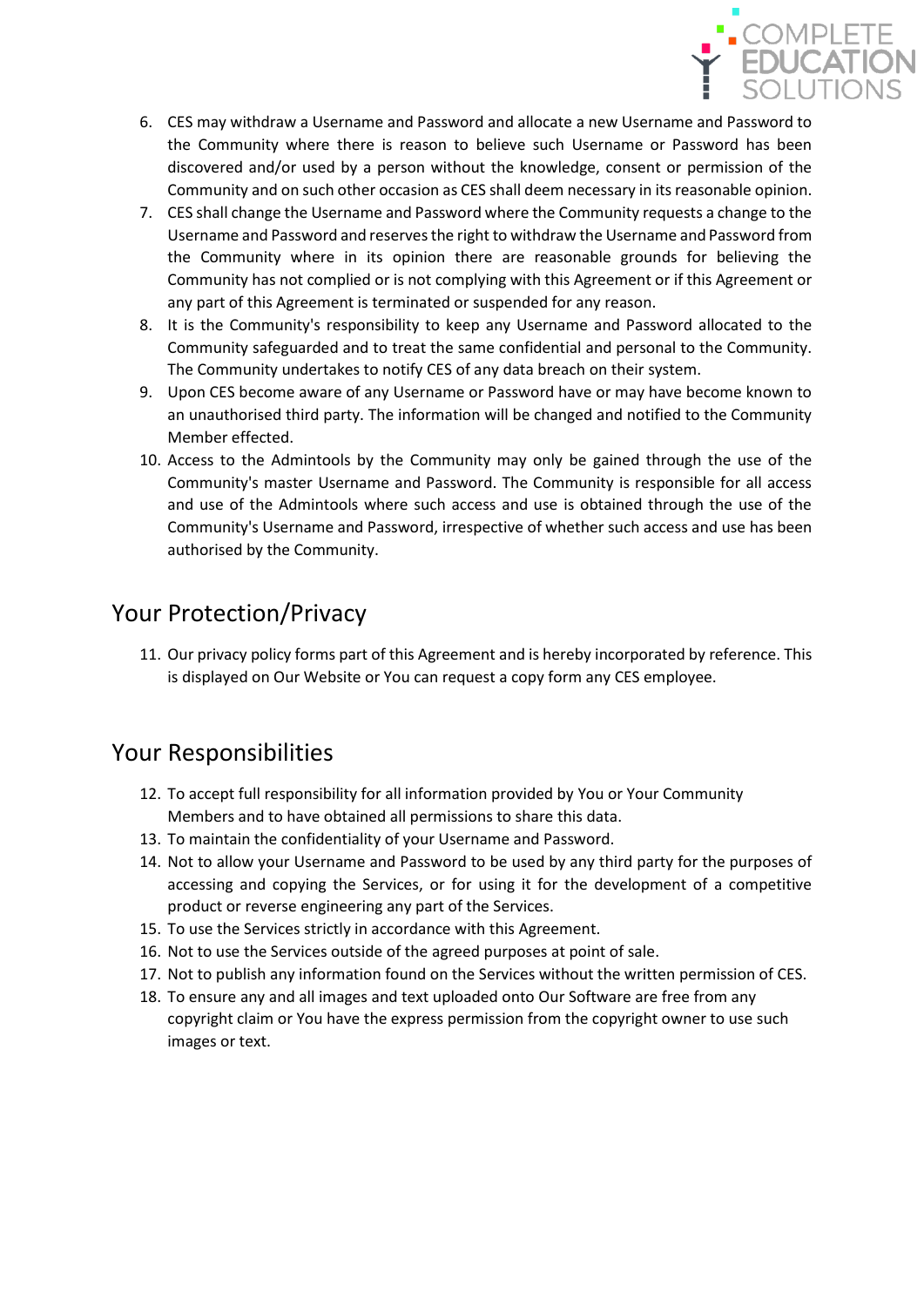

# Our Rights

- 19. CES reserves the right to suspend and/or terminate Your use of and access to any or all of the Services for any breach or suspected of this Agreement at its sole discretion without liability to You
- 20. Information from Our software may only be reproduced with the prior written consent of a director of CES.
- 21. Our designs, software code, graphics, the trademarks, banners, logos and other marks appearing on the Website are and shall remain the property of CES and any rights not expressly granted to You in respect of such rights are hereby reserved.

# Operation of Services

- 22. CES reserves the right to withdraw or modify any and all elements of the Services where there are legal or technical reasons to do so.
- 23. CES also reserves the right to require You to change Your Username, Password or other information facilitating access to the platforms whether for security or any other reasons.

# Additional Services

- 24. CES, its partners and associates may from time to time add to the Services offered pursuant to this Agreement and via the Website from time to time.
- 25. Use of any additional Services may be subject to additional terms and conditions which you will be required to agree to before you are able to access such Services.
- 26. Such terms and conditions will be notified to you either by being made available on the Services or in such other manner as may at its sole discretion reasonably determine (email, postal mail, fax or other electronic delivery mechanism).
- 27. CES reserves the right to discontinue, delete and change the content for purposes of the Services from time to time.
- 28. CES may also from time to time offer new and separate Services. Use of such additional Services may be subject to separate Service descriptions and terms and conditions.

# Community Obligations, Payment Services

- 29. The Community shall comply with CES's third party payment service terms and conditions. For more information visit stripe.com and gocardless.com
- 30. You agree to pay and charges, fees or processing costs linked to using card payment services.
- 31. The Community will maintain true and accurate records to enable CES and/or the Payment Scheme Facilitator to ensure the Merchant's compliance with the terms of this Agreement.
- 32. The Merchant will permit CES and/or the Payment Scheme Facilitator to have access to all of the Merchant's records that may reasonably be required for the purpose of verifying the Merchant's compliance with the terms of this Agreement.
- 33. Card payments through stripe incur a 3%+20p per transaction charge deducted from the funds received by you. (i.e £10 charged, you will receive £9.50)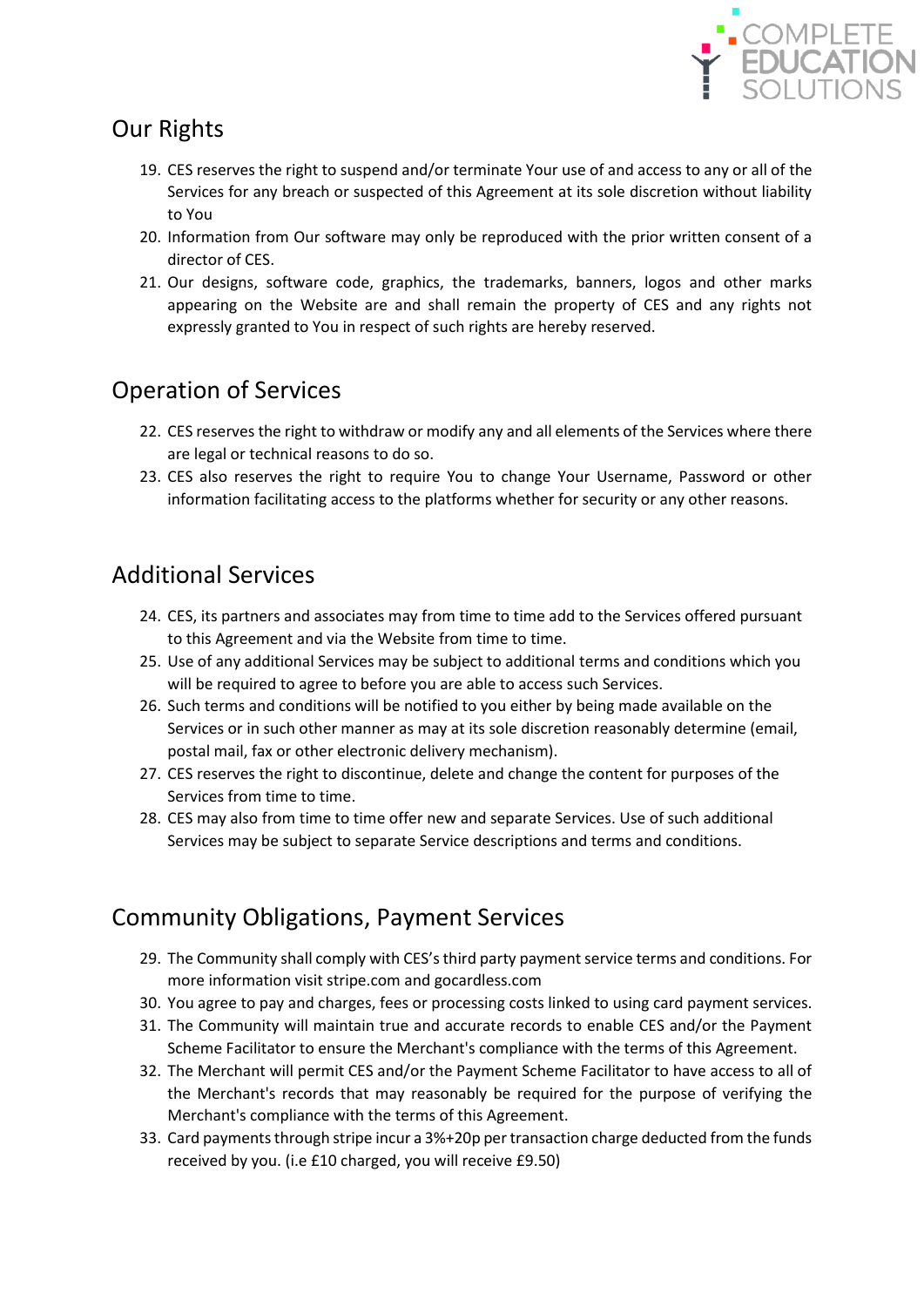

# Community Obligations, On Site Training

- 34. CES will acknowledge orders for OST by email; this acknowledgement will detail training dates, times and venues and/or alternatives.
- 35. CES will use reasonable endeavours to ensure that the OST provided is delivered with reasonable skill and care and to a professional standard.
- 36. The time period scheduled for each OST Session is as detailed on the acknowledgement from CES and includes reasonable time for questions on the content as requested by the customer. In the event that the training is completed within the allocated time period resulting in an early finish; no adjustment will be made to the Fee.
- 37. CES reserves the right to cancel or re-arrange any allocated dates for OST at any time. If agreement on rescheduled dates cannot be reached with the Customer, CES shall provide the Customer with a full refund of the relevant Fee.
- 38. The Customer may reschedule the OST by providing a minimum of seven (7) FULL working day notice. Failure to provide such notice will result in the full Fee remaining due for the original training date. Alternative dates can be agreed subject to availability and the minimum notice as above.
- 39. Cancellation 'on the day' of training will result in the full amount being payable and loss of the training. In this event a further order for training will be required prior to any re-booking.
- 40. The customer shall ensure that all Attendees have adequate competence, knowledge and skill to interpret and benefit from the OST provided by CES.
- 41. The number of Attendees may not exceed a maximum number for the session agreed unless variation is authorised.
- 42. CES is not responsible for any travel arrangements, accommodation requirements and other costs incurred by Attendees relating to attendance.
- 43. CES shall have no responsibility for any costs arising due to cancellation howsoever arising.

#### Intellectual Property

- 44. CES is the non-exclusive licensee of all Intellectual Property Rights in the Services (and any product of the Services).
- 45. Neither this Agreement nor any licence or sub-licence granted under this Agreement shall be construed to convey or transfer any ownership or proprietary interest in any Intellectual Property Rights in the Services (or any product of the Services) to the Community or any third party.
- 46. You accept sole responsibility for ensuring information, images and text uploaded at Your request or by You, is free from any intellectual property right and copyright infringements.

# The Community Agrees that:

47. It shall not decompile or reverse-engineer any software used to provide the Services, or assist or procure any person to decompile or reverse-engineer software used to provide the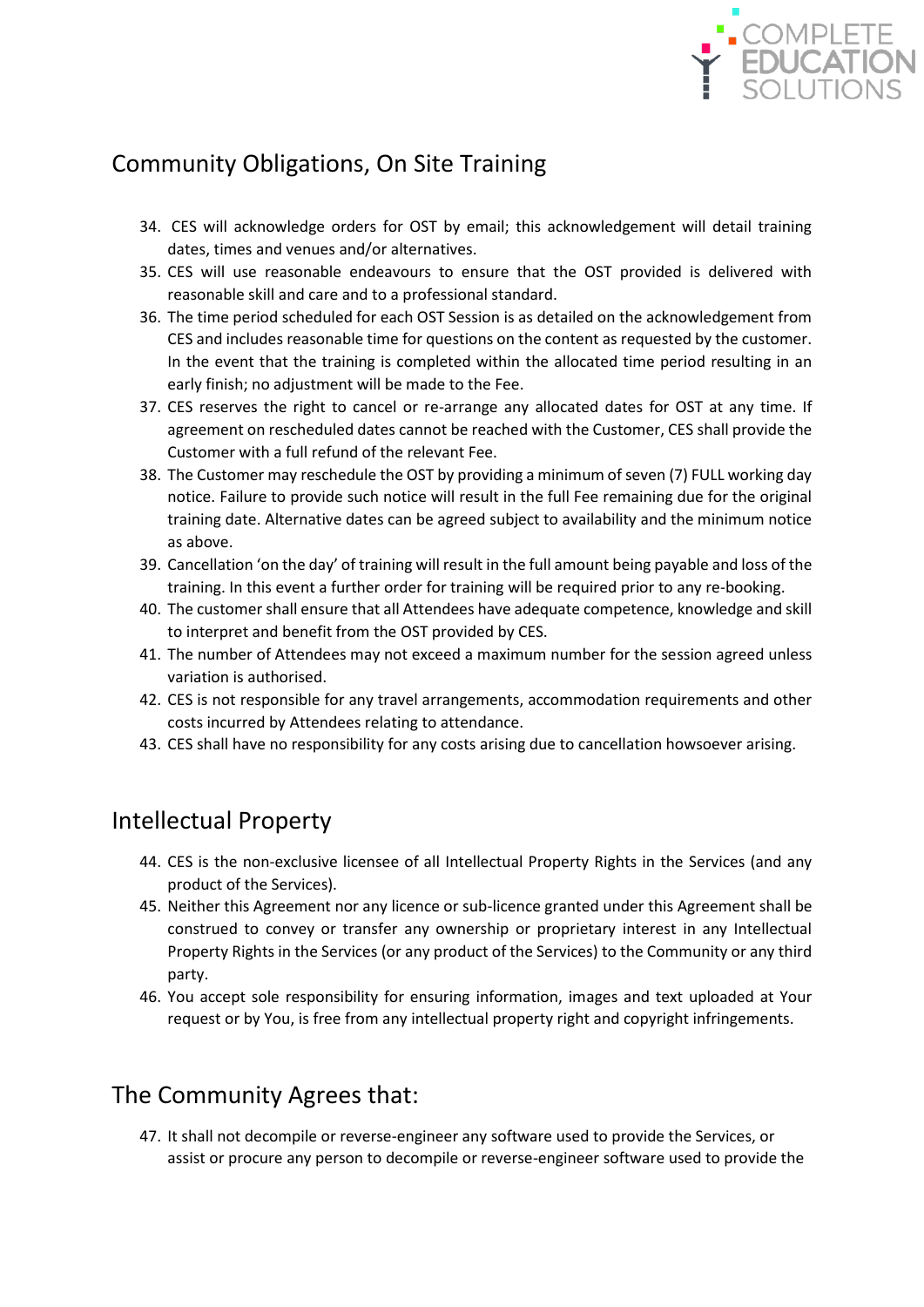

Services, or provide information to any person about de-compilation of the software for any purpose

- 48. Shall not embed any part of the software forming part of the Services into any other product or software, without CES's prior written consent.
- 49. It will not sell, license, lease, rent, loan, lend, transmit, network, or otherwise distribute or transfer the Services in any manner to third parties.
- 50. It will safeguard access to the Service through the appropriate use of systems not limited to software firewalls, virus control systems, wireless security and physical access control systems.
- 51. It will not misuse any Intellectual Property Rights in the Services (or in any product of the Services)
- 52. Not to cause or permit anything which may damage or endanger the Intellectual Property Rights in the Services (or in any product of the Services) or assist or allow others to do so; and
- 53. To indemnify CES for any liability incurred by CES to third parties for any use by the Community of the Intellectual Property Rights in the Services (or in any product of the Services) otherwise than in accordance with this Agreement.

#### **Warranty**

- 54. CES does not warrant that the functions of the Services will meet any particular requirements or that their operation will be entirely error-free or that all defects are capable of correction or improvement. Except as set out in this Agreement, all conditions, warranties and representations, expressed or implied by
	- i. statute
	- ii. common law
	- iii. otherwise, in relation to the Services are excluded.

In the absence of fraud, no oral or written information or advice given by CES or its agents or licensees shall create a warranty or give rise to any other liability other than as is given in this Agreement.

55. The Community acknowledges that the operation of the Services depends on services provided by telecom and internet connection operators and, by their nature, may from time to time be adversely affected by data traffic volumes, atmospheric conditions, causes of interference and may fail or require maintenance without notice. CES does not warrant third party services.

# Data Protection

56. Our data protection policy forms part of this Agreement and is hereby incorporated by reference. This is displayed on Our Website or You can request a copy form any CES employee.

Liability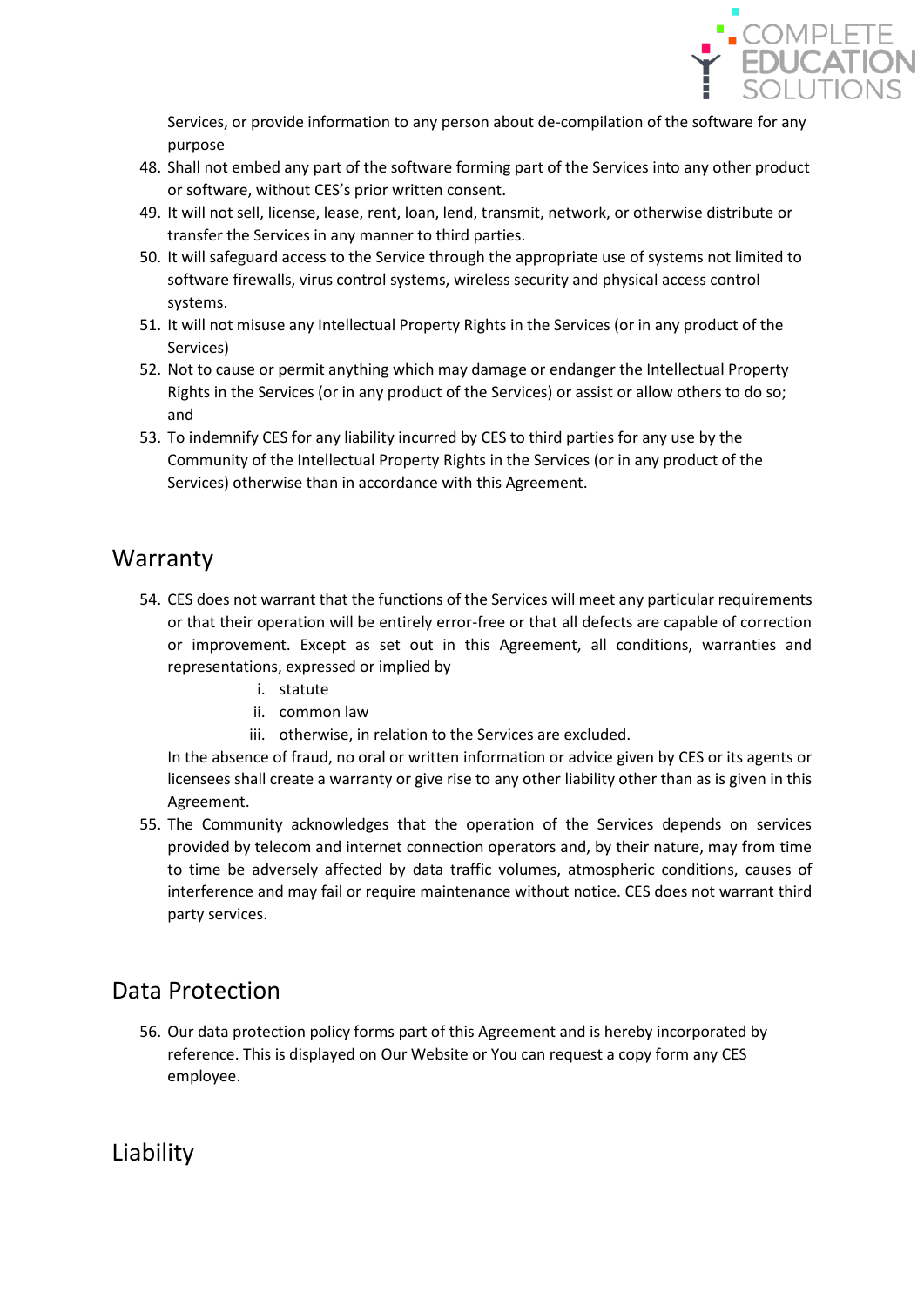

- 57. CES shall not be liable for any content or information created or transmitted by the Community.
- 58. Neither party is liable to the other party, whether for negligence, breach of contract, misrepresentation or otherwise, for:
	- Loss or damage incurred by the other party as a result of third party claims.
	- Loss of profit, goodwill, business opportunity or anticipated saving suffered by the other party.
	- Indirect or consequential loss or damage suffered by the other party.
- 59. Subject to clauses 56 and 58, the entire liability of CES in aggregate in any 12 month period under or in connection with this Agreement, whether for negligence, breach of contract, misrepresentation or otherwise, is limited to the total charges (excluding VAT) paid by the Community to CES in respect of the Services in the 12 month period preceding the date of the breach.
- 60. Neither party limits its liability with respect to any claim for death and/or personal injury caused by its negligence or for fraud or fraudulent misrepresentation or in any other circumstances where liability may not be limited under any applicable law.
- 61. Neither party shall be liable to the other in respect of any breach of this Agreement caused by revocation or alteration of any licence, permission or authorisation governing the operation of the Services, or Internet and telephone connections.
- 62. The invalidity, illegality or unenforceability of a provision of any clause of this Agreement does not affect or impair the continuation in force of the remainder of the clauses of this Agreement.
- 63. The Community shall indemnify and keep indemnified CES from and against all losses, costs (including legal and other professional costs and expenses), penalties, payments or liabilities whatsoever arising out of or in connection with:
	- Any claim being made or defence raised against CES by any third party where such a claim or defence is a direct or indirect result of any act or omission on the part of the Community.
	- The Community's negligence, default or breach of the terms of this Agreement.
	- A breach by the Community of Data Protection Laws.
	- Any fraud or attempted fraud by the Community or any of the Community's employees or agents.
	- Any loss of goodwill, business, or reputation suffered by CES as a result of a Community's default or negligence.
		- Any community's access or abuse of the Admintools.
- 64. Except as specifically provided in this agreement, the platforms and its content are provided "as is" and CES disclaims, and You waive, any warranty, express or implied, as to the Community ability, fitness for a particular use or purpose, title, non-infringement or any other warranty, condition, guarantee or representation related to the Website and its content and those arising by statute or otherwise in law or from a course of dealing or usage of trade.
- 65. The functions, materials and content of the platforms are not warranted to be uninterrupted or without error, and CES its providers do not warrant the accuracy, currency or reliability of accuracy, currency or reliability of information on the platforms.
- 66. You Assume the entire risk and cost of repairs or corrections to your hardware or software due to the use of the Website or Software.
- 67. Your use of the Website and Software is entirely at Your own risk.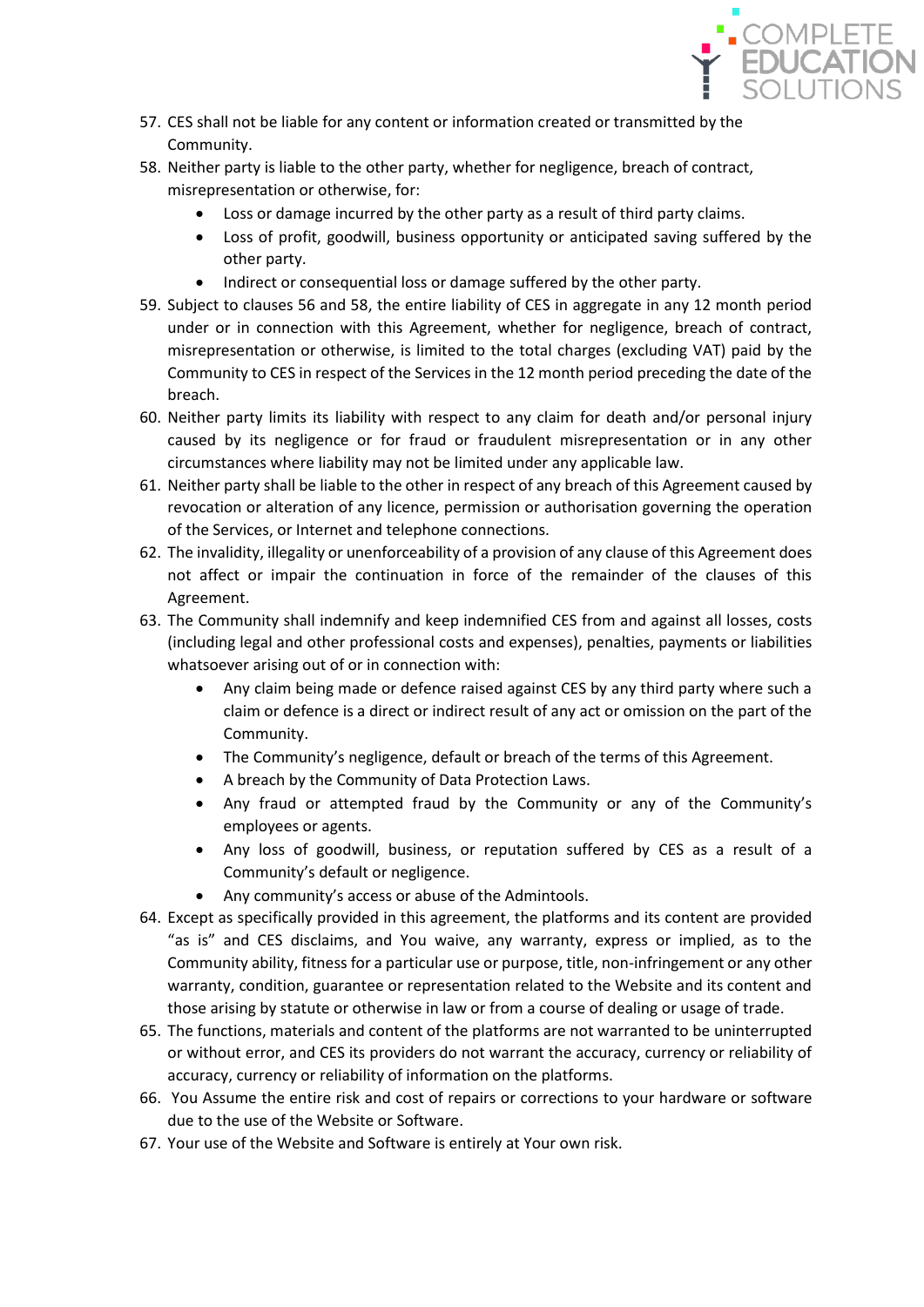

68. CES and the directors, officers, employees, licensors, agents or affiliates of CES shall not be liable to You or to and third parties for any damage to Your computer from use of the Website or any viruses, or for any direct, indirect or consequential loss or damage (including without limitation lost profits), whether based in contract, tort, strict liability or otherwise, which you may incur in connection with the use or non-performance of the Website, including without limitation loss of profits, loss of revenues, business interruption or other pecuniary loss even if CES has been advised of the possibility of such damages or loss.

# Subscriptions, Payments, Trials and Refunds

- 69. Upon receipt of order an invoice will be issued to the Community for the subscription (annual or multi-year) plus any other charges due from the Community to CES.
- 70. Payment is required within 30 days of the date of the invoice.
- 71. CES offers no refunds of subscriptions for unused or cancellations.
- 72. Should the Service not be used for whatever reason, CES shall not be responsible for this lack of use and no refund will be payable.
- 73. Subscription renewal invoices will be automatically sent to the Community on or around the renewal date.
- 74. Details of charges can be found on your invoice or contract.
- 75. We reserve the right to revise or introduce charges for any service provided at our discretion, but any intent to charge will be notified 30 days prior to any introduction or variation unless enforced by a 3rd party i.e. legal requirement.
- 76. From time to time, we may offer trials of our services for a specified period without payment (a "Trial"). CES reserves the right, in its absolute discretion, to determine customer eligibility for a Trial, and to withdraw or to modify a Trial at any time without prior notice and with no liability.
- 77. You may cancel the trial at any time by contacting us in writing before it concludes, at which point your account will be closed and no charges will be made. In the event that no cancellation is received your account will automatically upgrade to an annualsubscription and an invoice will be issued for such on the first day following the end of the Trial
- 78. End of subscription renewals may be subject to an annual price increase, You agree to pay any new renewal prices provided to you on a renewal quote.
- 79. Renewal subscriptions will be automatically agree to if not cancelled within 30 days of a quote being sent.
- 80. All automatically renewed contracts for software will be for 12 months.

### Late Payment Surcharge

- 81. Unless otherwise agreed in writing CES operates a strict 30 days payment term. Where payment of invoices is made later than 30 days we reserve the right to levy additional charges according to the following schedule;
	- Invoices paid between 31 days and 60 days from invoice date will incur a surcharge of 5% of the invoice total.
	- Invoices paid between 61 days and 90 days from invoice date will incur a surcharge of 10% of the invoice total.
	- Invoices paid between 91 days and 120 days from invoice date will incur a surcharge of 15% of the invoice total.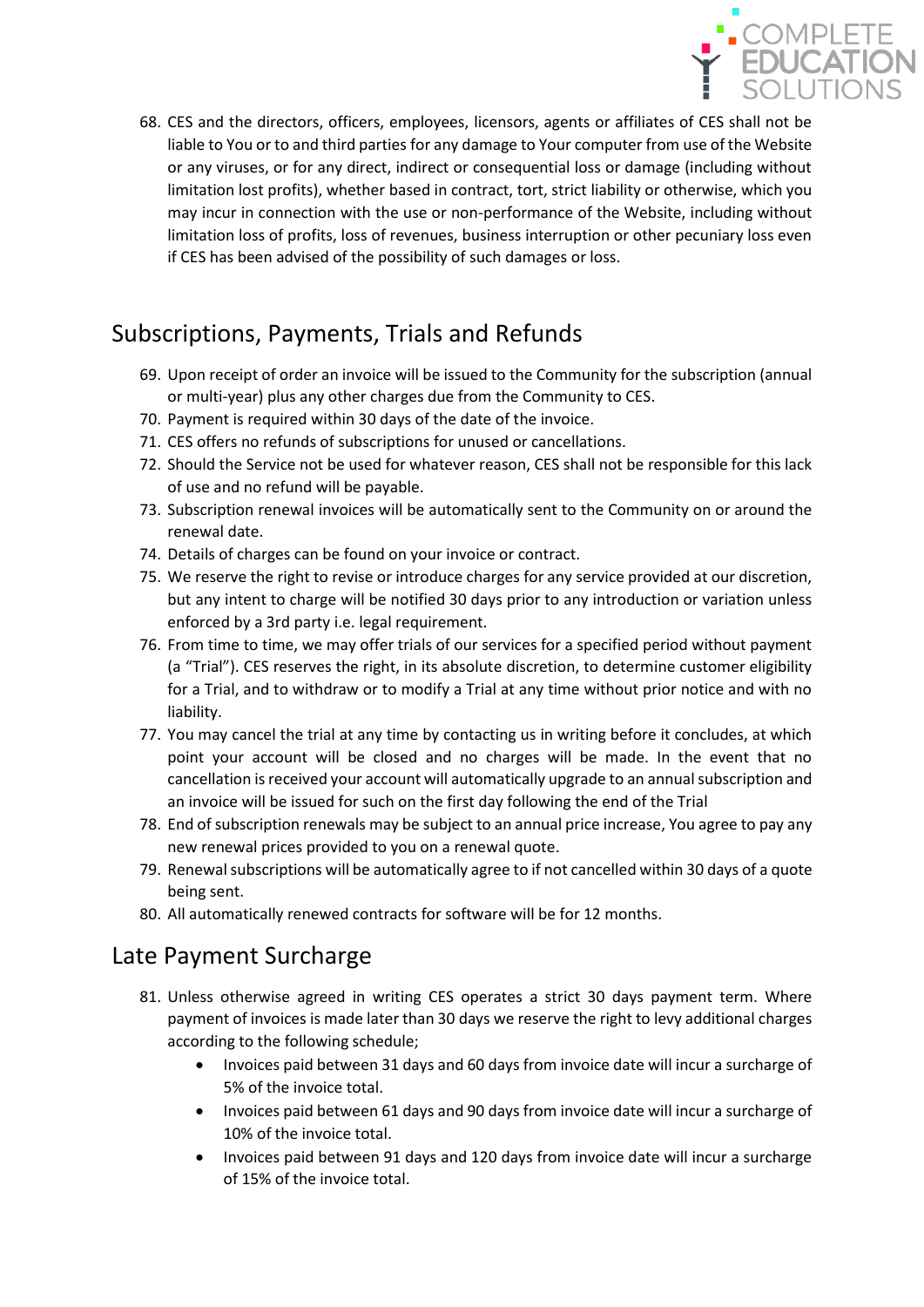

• Invoices paid more than 121 days after invoice date will incur a surcharge of 25% of the invoice total.

# Subscription Cancellation

- 82. Notice of cancellation must be made in writing on school letterhead paper and sent Recorded Delivery giving notice as follows:
	- For annual subscription no less than 30 days written notice in advance of the Renewal Date.
	- For monthly direct debit subscription no less than 90 days written notice in advance of the annual Renewal Date and thereafter 90 day written notice.

Or via email t[o lianne@completeeducationsolutions.uk](mailto:lianne@completeeducationsolutions.uk) email must be sent from an authorised senior member of the Community to include:

- For annual subscription no less than 30 days written notice in advance of the Renewal Date.
- For monthly direct debit subscription no less than 90 days written notice in advance of the annual Renewal Date and thereafter 90 day written notice.
- 83. Failure to provide the required notice will mean that the subscription for the following year(s) will be payable in full.
- 84. Cancellation during a term of a subscription will result in the cost of the subscription being due in full upon the next invoice date. Failure to pay the invoice in full will result in surcharges as per section 76.
- 85. We may terminate this Agreement at any time if you are in breach or we reasonably suspect that you are in breach of any of the terms of this Agreement.

### **Warranties**

86. You warrant and represent that:

- You shall abide by the terms of this Agreement;
- You are entitled to register for and use the Service;
- You will not take any action which would derogate CES rights in and to their Intellectual Property Rights or content;
- You will not infringe the Intellectual Property Rights of third parties when using the Services;
- You will not violate any laws in your use of information on the Websites;
- You will not interfere in the business of CES by posting information that violates the rules outlined above or by attempting to divert traffic from the website.
- 87. You shall indemnify and hold harmless and, at CES request, defend CES, its directors, officers, shareholders, employees, agents, affiliates and owners (each an "Indemnified Party") from and against all claims, proceedings, damages, injuries, liabilities, losses, costs and expenses (including reasonable legal costs) arising out of any claim by any third party resulting from any breach of Your obligations, representations, warranties or covenants set forth in this agreement. You shall reimburse each Indemnified Party on demand for any reasonable costs, expenses and liabilities incurred by such Indemnified Party to which this indemnity relates.